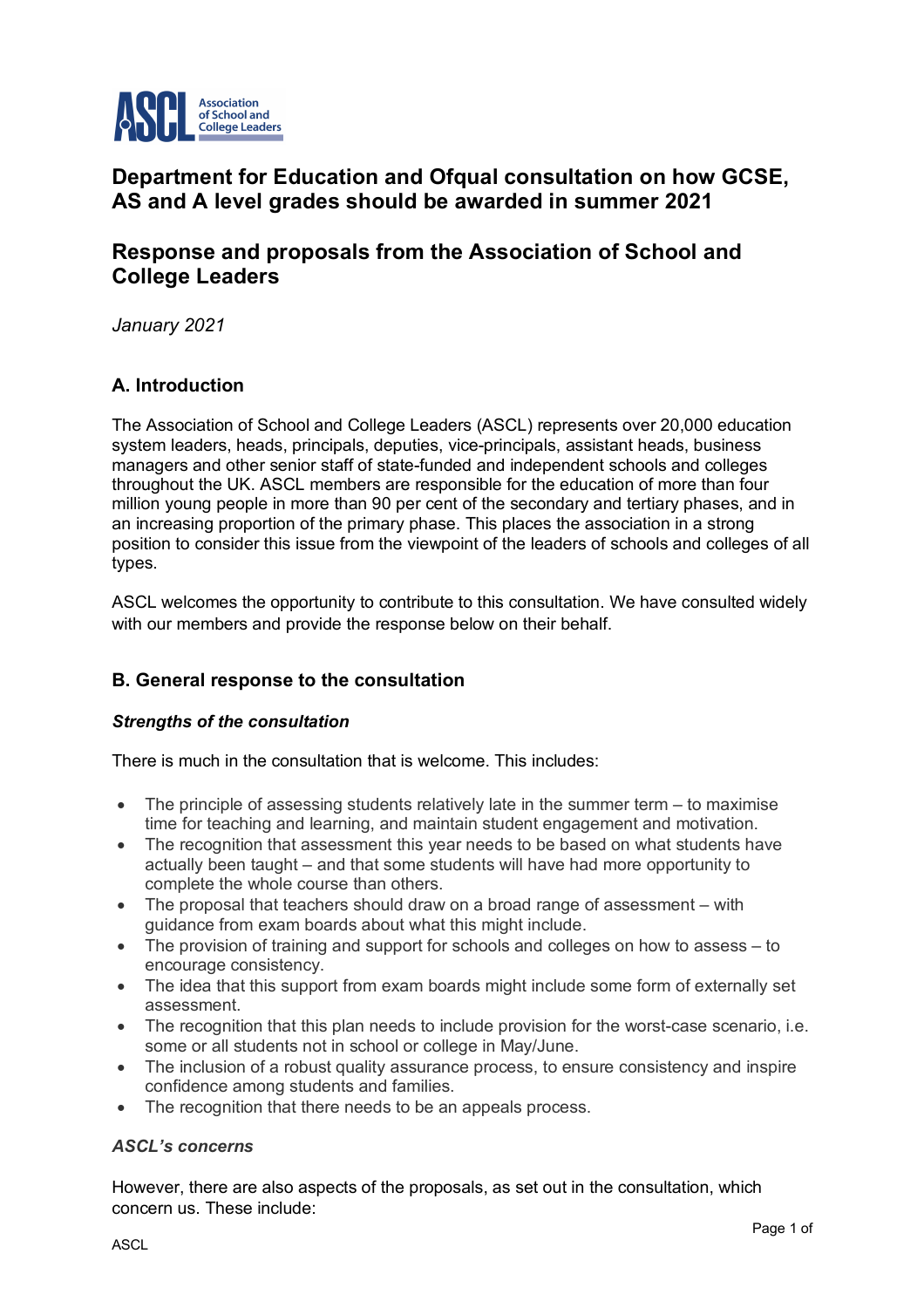- The potential for the solution to be overly complex, in a year in which it needs to be as clear, simple and straightforward as possible.
- The potential for external assessments to be perceived as exams by another name, when the government has assured students that exams will not go ahead.
- The potential for a significant increase in grades, which we do not believe is in students' best interests.
- Insufficient incentives for all schools and colleges to submit carefully evidenced grades.
- Insufficient recognition of the impact of differential learning loss on students' performance.
- The proposal that the appeals process should be led by schools and colleges, rather than exam boards.
- The impact on the workload of leaders and teachers, and the potential for the plans as they stand to require significant input from schools and colleges over the summer break.

# **C. ASCL's proposed approach**

Our proposed approach is outlined below. This incorporates the proposals in the consultation which we believe are helpful and appropriate, and seeks to address those we feel are problematic. It is not perfect – no solution will be. However, we feel it has significant merit.

- 1. For now, teachers should keep teaching the curriculum, undertaking ongoing assessment of students, and sharing the results of those assessments with students, as they normally would.
- 2. Exam boards should produce resources and guidance to help teachers refine their current ongoing assessments into final submitted grades. These should be provided to schools and colleges as soon as possible. They should include the following:
	- a. A clear indication of what each grade means this year, i.e. the criteria that centres should use to determine their submitted grade for each student in each subject.
	- b. Information about how the school or college performed in each subject in 2017-19, together with prior attainment information for this year's cohorts. Centres should be encouraged to use this information as a reference point – but not a cap – as they determine their submitted grades. We suggest using 2017-19, rather than including 2020, because including results from 2020 risks further compounding the differences in how different schools and colleges approached the centre-assessed grade process last year.

It's important to note that we are not suggesting that centres should not be able to submit grades which differ from their previous performance, if they have good reason to do so. We would suggest, however, that centres submitting grades which are significantly different from their profiles in previous years should be asked to provide more extensive evidence to justify that difference. See point 5 below for more on this.

Centres anticipating submitting grades which are significantly different from their previous performance could be encouraged to discuss this with the exam board in advance, in order to pre-empt later discussions.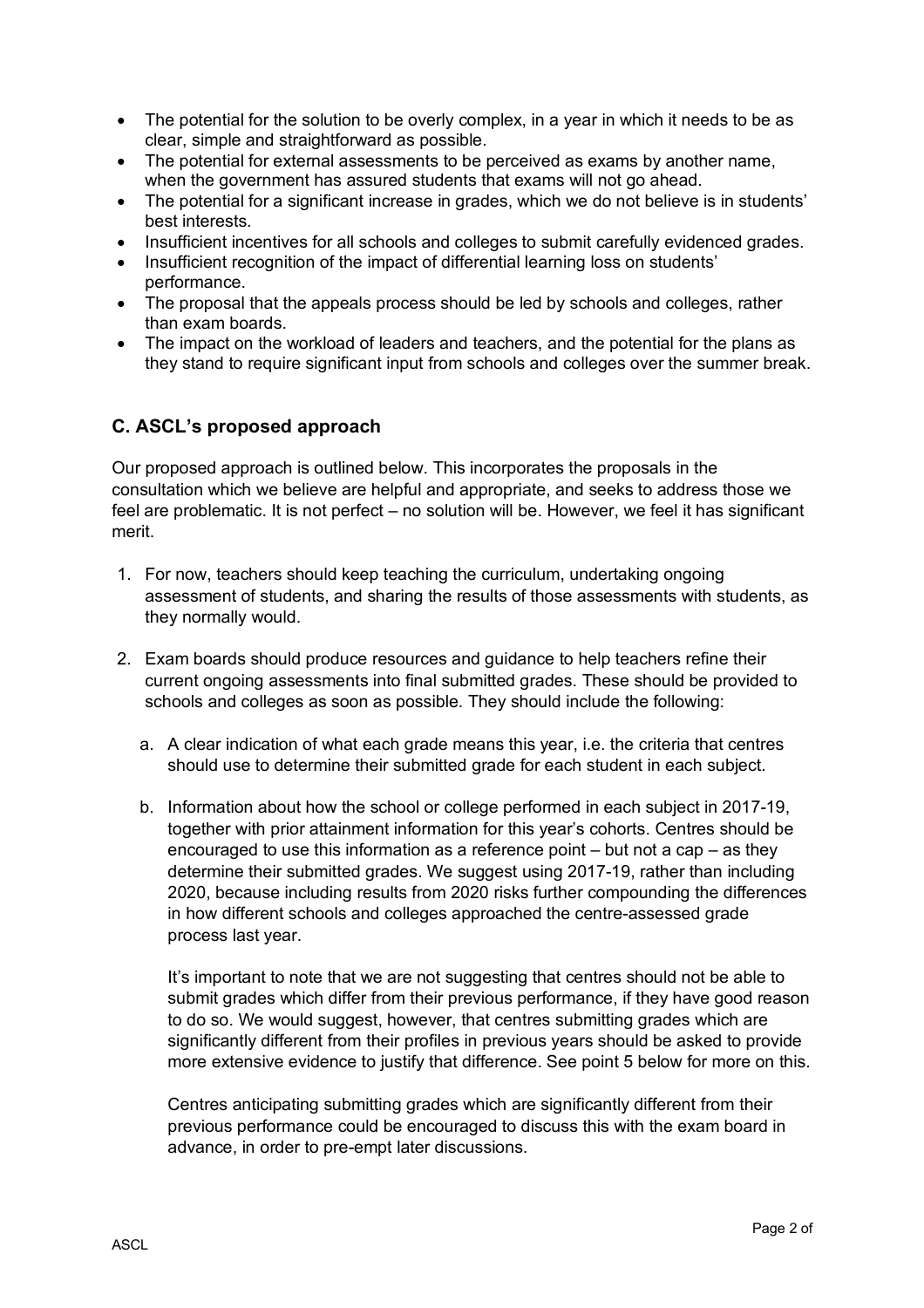c. A range of sample papers and/or banks of questions, with accompanying mark schemes, which schools and colleges should be encouraged to use to ensure their submitted grades are as robust, reliable and consistent with those submitted by other centres as possible. Papers/questions should be included on a wide range of content from the specification, so that centres can choose those which focus on content which their students have been taught, however disrupted their learning has been.

Schools and colleges should be encouraged to ask students to undertake these sample papers/questions under reasonably controlled conditions if possible, to increase their confidence that they represent a student's own work. However, they should not be treated as 'mini-exams'. There should be no expectation that students come to these tasks unseen, or that all students sit them at the same time.

The use of these papers/questions should be encouraged, rather than mandated. They will be helpful in determining submitted grades, and may provide particularly useful in the case of appeals. However, there may be some circumstances in which the use of these materials may not be appropriate, such as if some or all students are not able to return to face-to-face education for many more weeks.

The results of these papers/questions should not be given a set weighting, but should be used flexibly by centres as part of their evidence for the grades they submit.

- d. A clear indication of what other types of work, alongside the exam board-created materials, that schools and colleges could use as evidence for submitting grades.
- e. A clear indication of what period this evidence could cover. We would suggest that this evidence should, by default, be drawn from students' more recent work (e.g. that undertaken in the spring and summer terms, plus any assessments taken at the end of the autumn term). However, where a student's performance has been particularly badly affected by more recent circumstances (e.g. a lack of a suitable device on which to access work during the spring term lockdown), centres should be able to draw on earlier work as well.
- f. A clear indication of how much of each course this evidence should be based on. We suggest that, in the vast majority of cases, centres should aim to base a student's assessment on work which covers at least half of a specification's assessment objectives. This would enable them to feel confident that a student was performing at that level, whilst allowing for the fact that some students may not have been taught a significant proportion of the course. For some subjects, particularly those such as maths and modern foreign language in which knowledge and skills build cumulatively through the course, boards may need to specify the inclusion of work which addresses particular assessment objectives.
- g. Clarity over how and when special consideration could be applied to students whose performance over the period has been particularly badly affected by Covid-19 or other issues. This would enable centres to submit grades for the (probably very small) number of students who have been taught less than half of the course, and also to recognise the fact that a small number of students will have had to overcome even greater obstacles than their peers this year.
- h. Advice and training on minimising unconscious bias in assessing students and determining grades.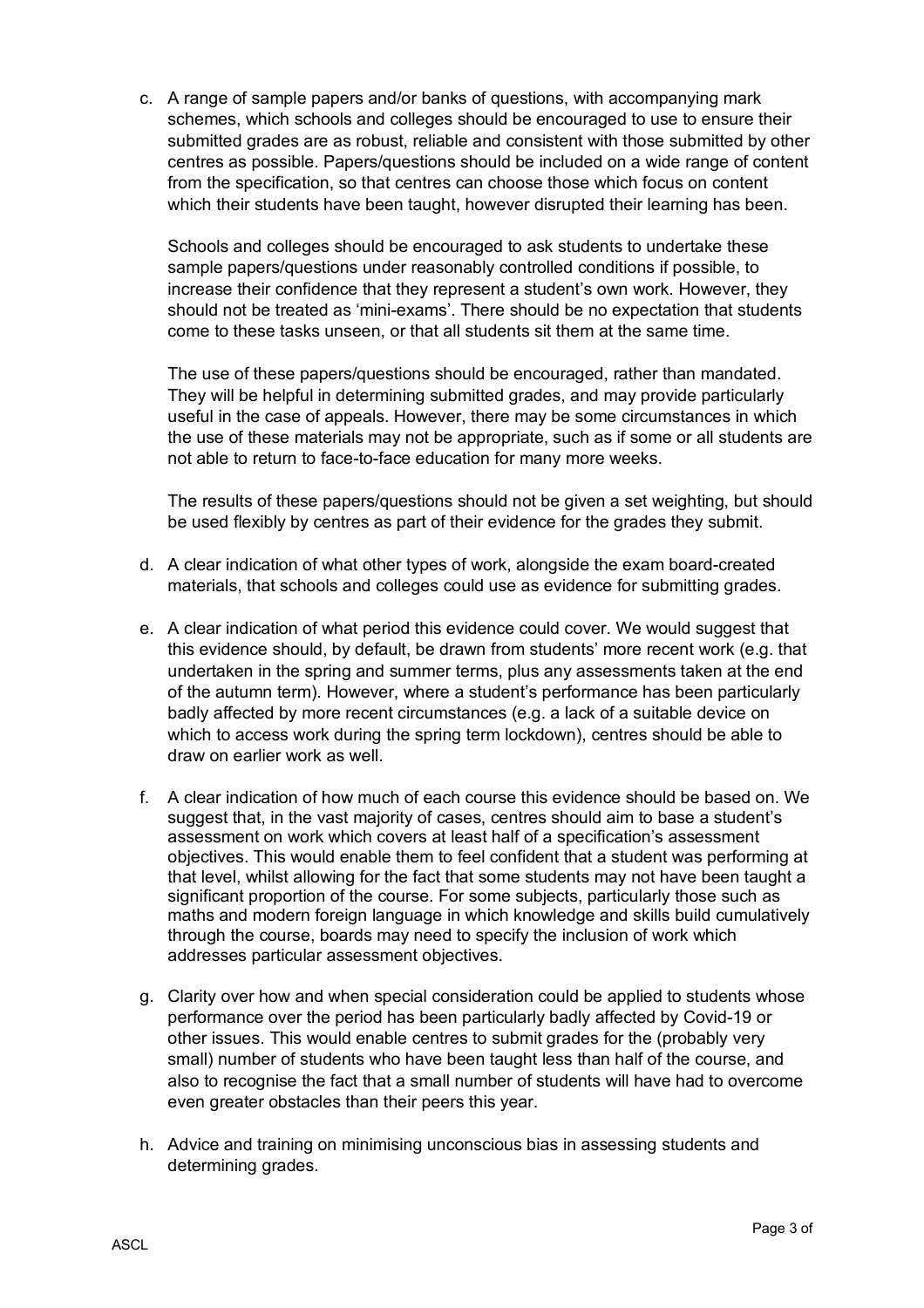- 3. Exam boards should work together to ensure they are approaching all of the above in a consistent way, to encourage fairness across the system. Ofqual should oversee this process, and ensure it is content that there is sufficient consistency.
- 4. Schools and colleges should draw this evidence together for each student, and submit grades to the exam boards by mid June.
- 5. The boards should quality assure these submitted grades, satisfying themselves that the centre has followed the agreed process. This quality assurance process should include comparison of the submitted grades with the centre's historical performance and prior attainment data. If the submitted grades are similar to the centre's prior performance and attainment, in the vast majority of cases the board should agree to award these to students as they stand.
- 6. If a school or college's submitted grades are significantly different from the centre's previous performance, and the centre has not already discussed this with the board, the board should then initiate a discussion about this. They should ask for evidence (perhaps providing a business case template to structure this) for why the centre believes this year's cohort is significantly different. Differences could arise for a number of reasons, including a school or college being on a demonstrably upward trajectory, small centres with very different cohort patterns year-on-year, or schools and colleges where there has been significant demographic change (e.g. moving from single sex to co-ed). Evidence from the externally set sample papers / questions, if used, could be particularly helpful in supporting a centre's judgement.
- 7. If the board is happy with this evidence, they should agree to award these grades to students.
- 8. If the board is not happy with this evidence, they should ask the school or college to adjust their submitted grades, providing a suggested range of grades, or similar, to which the centre would apply a ranking exercise.
- 9. The school or college should then resubmit their adjusted grades, with an explanation of the changes they've made, and why. The board should either accept these or ask the centre to refine their process until they are comfortable with it, then agree to award those grades to students.

This process should be completed by mid July.

- 10. The boards should release grades to schools and colleges a week before the normal results days. Centres should then have the opportunity to point out any errors (there shouldn't be any surprises at this stage, as the boards should have confirmed, through the process outlined above, when they have accepted a centre's submitted grades).
- 11. The boards should correct any errors pointed out by centres.
- 12. The boards should release the grades to students on the normal results days, i.e. 12 and 19 August.
- 13. Any student unhappy with their grade should be able to appeal to the board, which will investigate the appeal.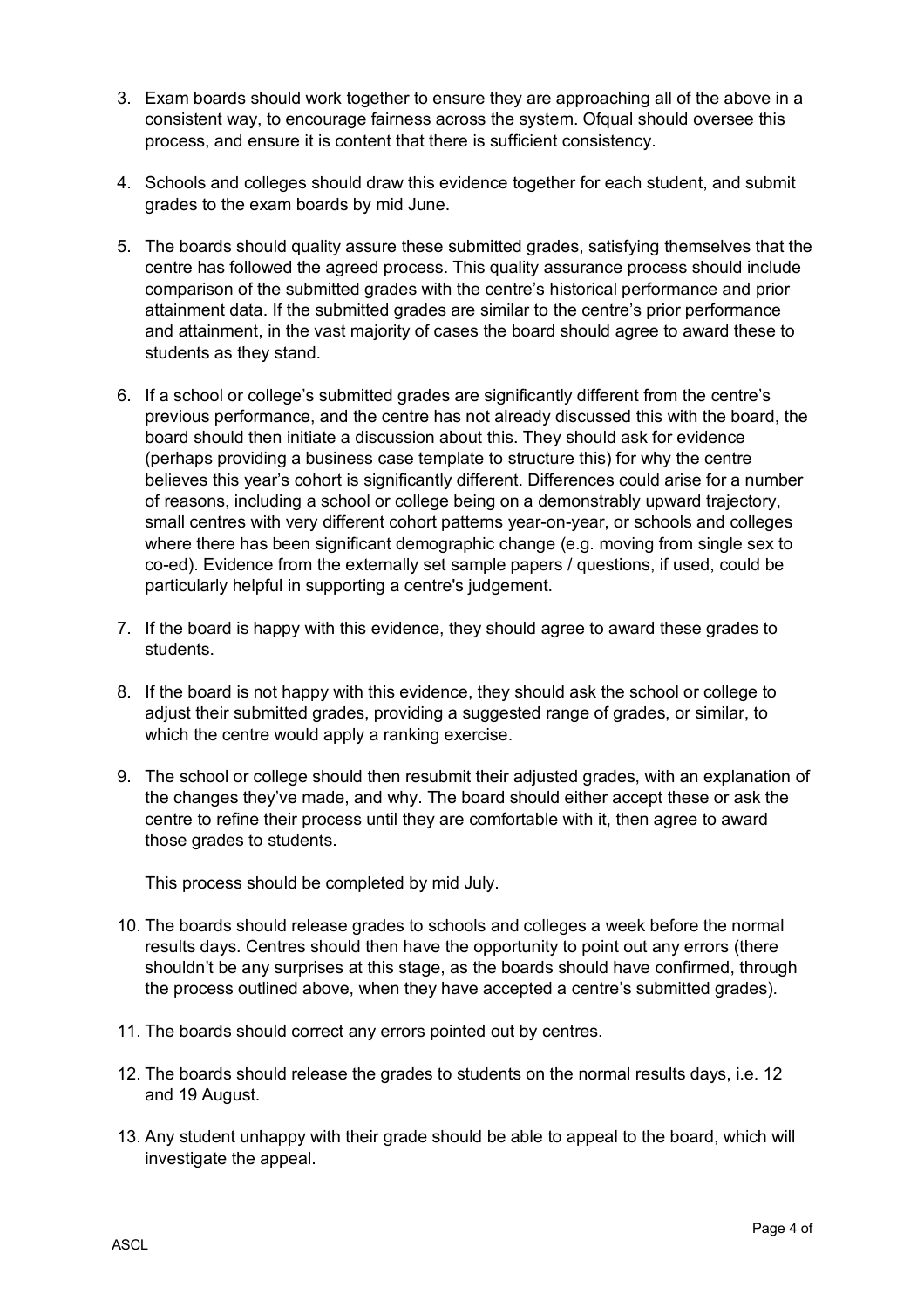# **D. Other considerations**

Depending on the outcomes of the consultation, it may be appropriate to run an additional, short consultation on the appeals process, as the details of how this should work will depend on the process of awarding grades.

The Department for Education should immediately commission independent subject reviews into lost learning. These should identify the areas of GCSE, AS, A level and VTQ course content that have been studied in the least depth nationally. The findings should be shared with colleges and universities as soon as possible to inform their curriculum planning for the new academic year. This will ensure that students most affected by the pandemic are not at a disadvantage when they begin their next stage of education.

The government must confirm as soon as possible that Key Stage 4 and post-16 data in 2021 will not be used for any accountability purposes.

The cohorts of students due to sit exams in 2022 (typically current Year 10s and Year 12s) will have been equally, if not more, affected by the pandemic than this year's cohorts, and will also have experienced differential loss of learning. The Department for Education and Ofqual must consult on proposals for the summer 2022 series of exams as soon as possible.

# **E. Responses to specific questions**

Our answers to your specific questions are attached below as an appendix. We have also responded to these questions online.

There are a few questions to which we have answered 'Neither agree nor disagree'. We have answered in this way where we reject the premise on which the question is based. Our reasons for this should be clear from reading our proposed approach above.

# **F. Conclusion**

We are grateful for the opportunity to contribute to this consultation.

We hope that this response is of value to the process. ASCL is willing to be further consulted and to assist in any way that it can.

*Julie McCulloch Director of Policy* *Tom Middlehurst Curriculum and Inspection Specialist*

*Association of School and College Leaders 29 January 2021*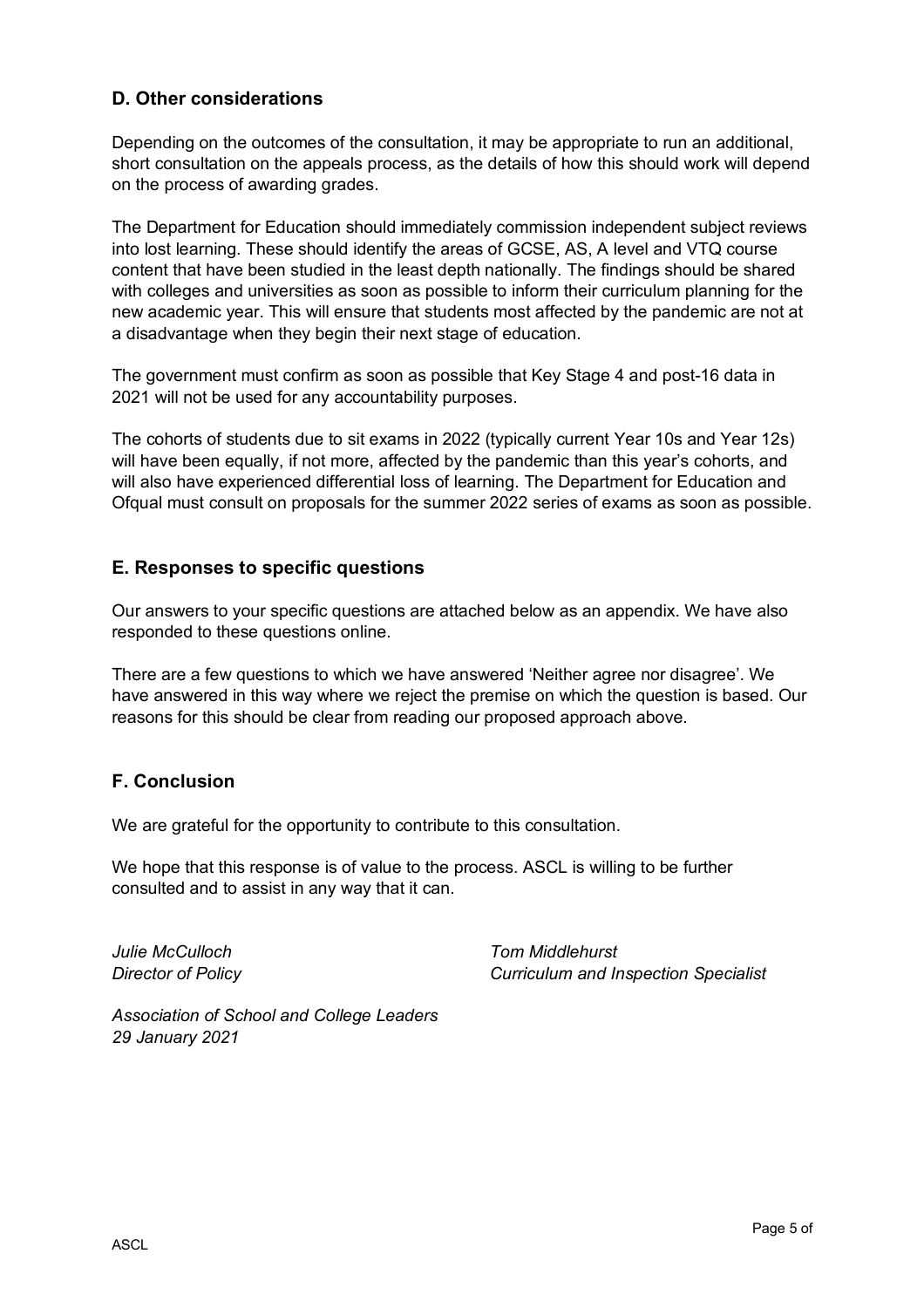# **Appendix – responses to specific questions**

# *What grades will mean*

1. To what extent do you agree or disagree that the grades awarded to students in 2021 should reflect the standard at which they are performing?

# **Agree**

## *When teachers should assess the standard at which students are performing*

2. To what extent do you agree or disagree that the alternative approach to awarding grades in summer 2021 should seek to encourage students to continue to engage with their education for the remainder of the academic year?

## **Strongly agree**

3. When would you prefer that teachers make their final assessment of their students' performance?

## **May / June**

4. To what extent do you agree or disagree that teachers should be able to use evidence of the standard of a student's performance from throughout their course?

## **Agree**

5. Should there be any limit on the period from which previous work could be drawn?

#### **Yes**

6. If you answered 'yes', what should that limit be?

# **12 months**

7. Do you have any comments on when students should be assessed?

**Students should be motivated to learn for as long as possible, therefore final assessments should be made as late in the summer term as possible, whilst still ensuring results days are no later than usual, and there is sufficient time for a rigorous and iterative quality assurance process, as set out in ASCL's proposal. Schools and colleges should be able to exercise professional judgement in how they use assessment evidence from throughout a student's course.**

#### *The use of exam board papers*

8. To what extent do you agree or disagree that the exam boards should provide a set of papers to support teachers in assessing their students' work?

# **Agree**

9. Do you think the use of the papers provided by the exam boards should be compulsory or optional, for GCSEs, AS and A levels?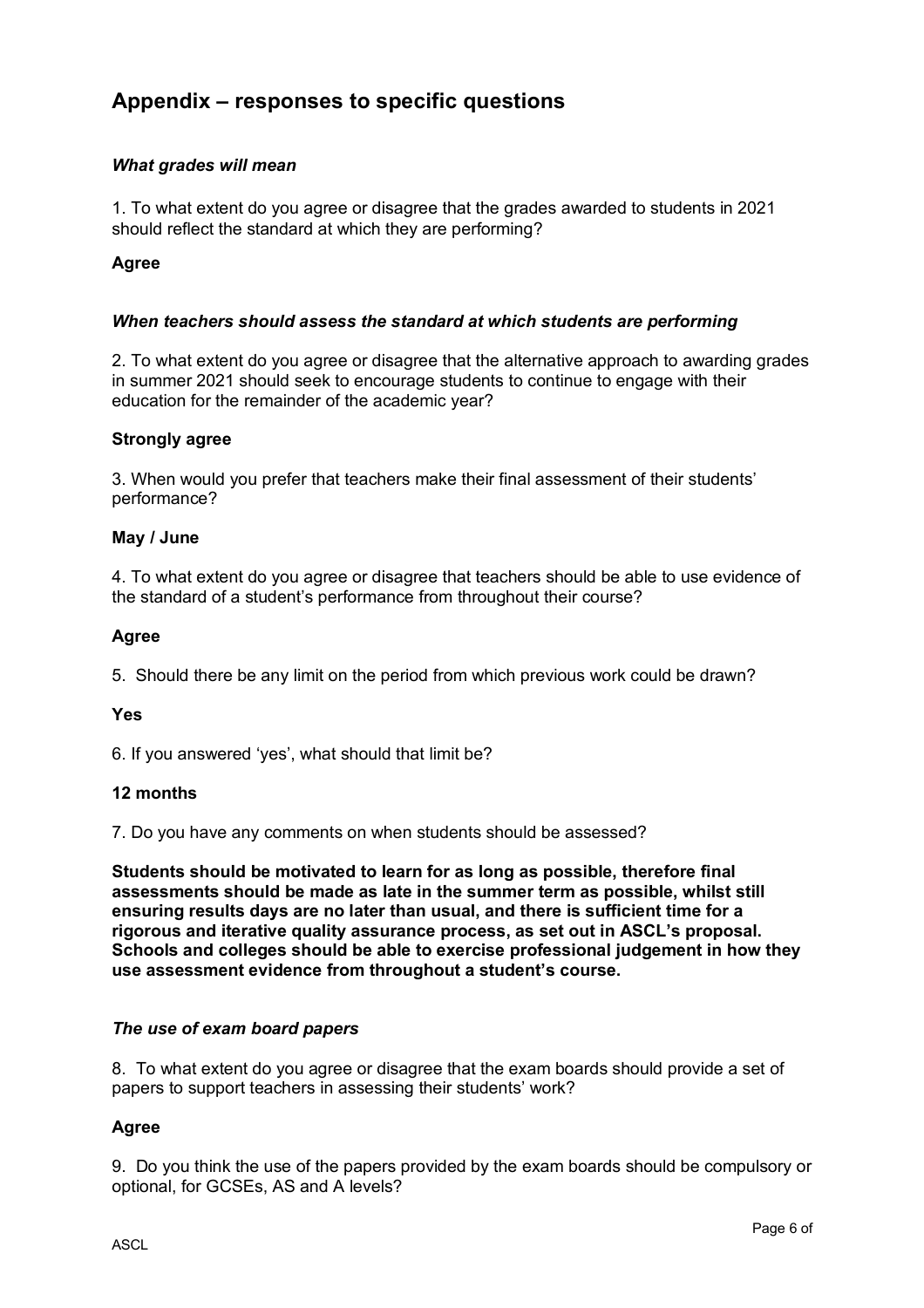# **Optional for all**

10. To what extent do you agree or disagree that any papers provided by the exam boards should include questions that are of a type that is familiar to students?

# **Strongly agree**

11. To what extent do you agree or disagree that if teachers use exam board papers they should have choice about the topics covered in the questions their students answer, for example through choice of which papers they use with their students from the set of papers provided?

#### **Strongly agree**

12. To what extent do you agree or disagree that teachers should be required to assess (either by use of the exam board papers or via other evidence) a certain minimum proportion of the overall subject content, for each subject?

## **Strongly agree**

13. To what extent do you agree or disagree that teachers should mark any papers their students are asked to complete?

#### **Neither agree nor disagree**

14. Do you have any comments on the use of exam board papers?

**Exam boards should produce a range of sample papers and/or banks of questions, with accompanying mark schemes, which schools and colleges should be encouraged to use to ensure their submitted grades are as robust, reliable and consistent with those submitted by other centres as possible. Papers/questions should be included on a wide range of content from the specification, so that centres can choose those which focus on content which their students have been taught, however disrupted their learning has been.** 

**Schools and colleges should be encouraged to ask students to undertake these sample papers/questions under reasonably controlled conditions if possible, to increase their confidence that they represent a student's own work. However, they should not be treated as 'mini-exams'. There should be no expectation that students come to these tasks unseen, or that all students sit them at the same time.** 

**The use of these papers/questions should be encouraged, rather than mandated. They will be helpful in determining submitted grades, and may provide particularly useful in the case of appeals. However, there may be some circumstances in which the use of these materials may not be appropriate, such as if some or all students are not able to return to face-to-face education for many more weeks.** 

#### *Subjects with non-exam assessment and separately reported results and grades*

15. To what extent do you agree or disagree that teachers should take account of a student's performance in any non-exam assessment where that has been completed in full for a subject?

#### **Agree**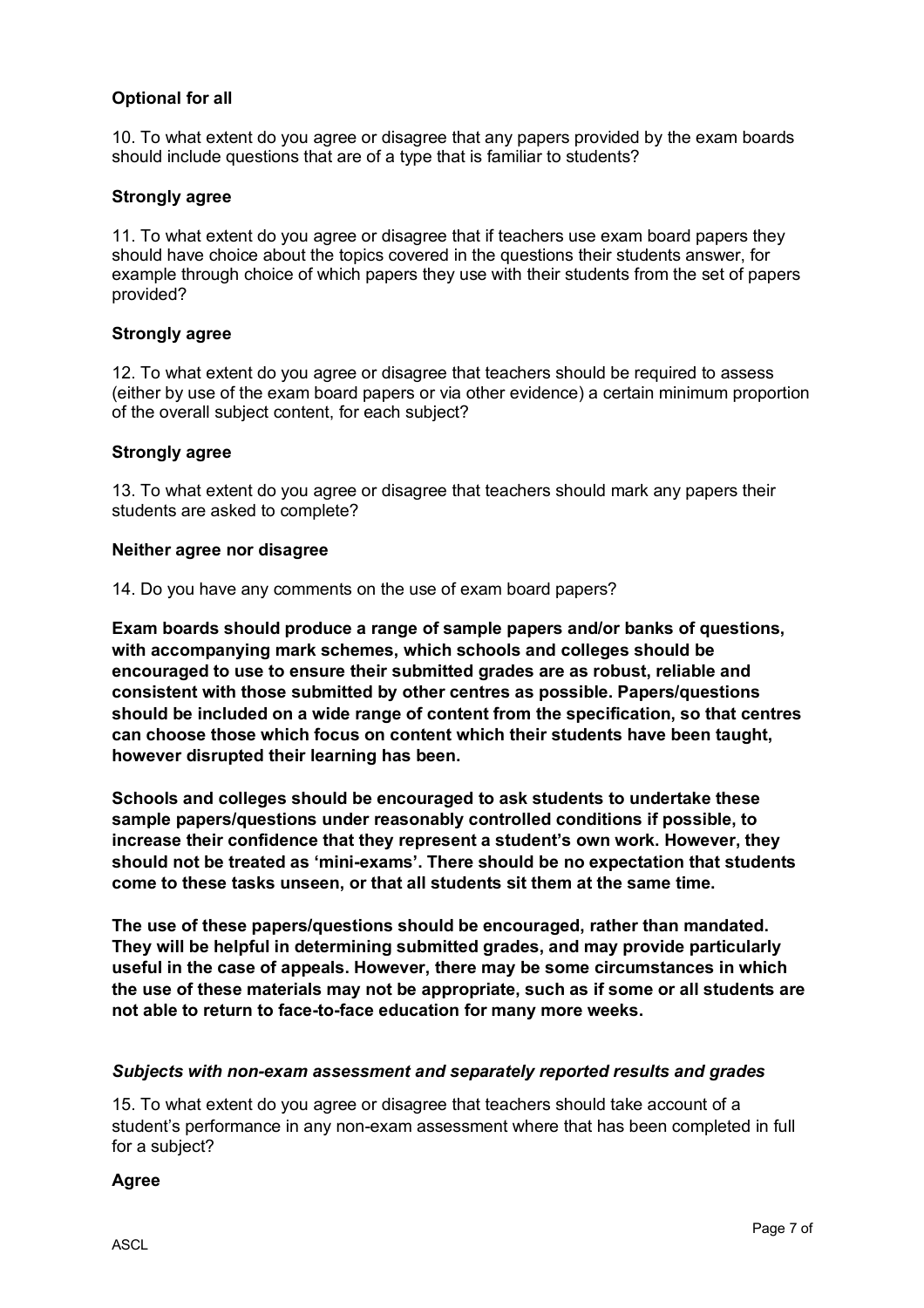16. To what extent do you agree or disagree that teachers should take account of a student's performance in any non-exam assessment where that has been completed in part for a subject?

# **Agree**

17. To what extent do you agree or disagree that teachers should mark their students' nonexam assessments?

# **Agree**

18. To what extent do you agree or disagree that the marking of non-exam assessments should not be moderated by the exam boards this year?

## **Neither agree nor disagree**

19. Do you have any comments on the use of non-exam assessment and separately reported results and grades?

**As with other forms of assessment, schools and colleges should exercise professional judgement in how they use NEA in final grading, with common advice and guidance from exam boards.**

## *Other performance evidence*

20. To what extent do you agree or disagree that a breadth of evidence should inform teachers' judgements?

#### **Strongly agree**

21.To what extent do you agree or disagree that the provision of training and guidance from exam boards should support teachers to reach their assessment of a student's deserved grade?

#### **Strongly agree**

22. To what extent do you agree or disagree that teachers should be able to take into account other performance evidence for a student before submitting a grade?

#### **Strongly agree**

23. To what extent do you agree or disagree that performance evidence from closer to the time of the final assessment, should carry more weight in determining a student's final grade?

#### **Neither agree nor disagree**

24.Do you have any comments on the use of other performance evidence?

**Exam boards should provide clear advice and guidance for schools and colleges, as well as for students and parents, on how performance evidence could be collated and interpreted. The final submitted grade must be based on a centre's professional judgement.**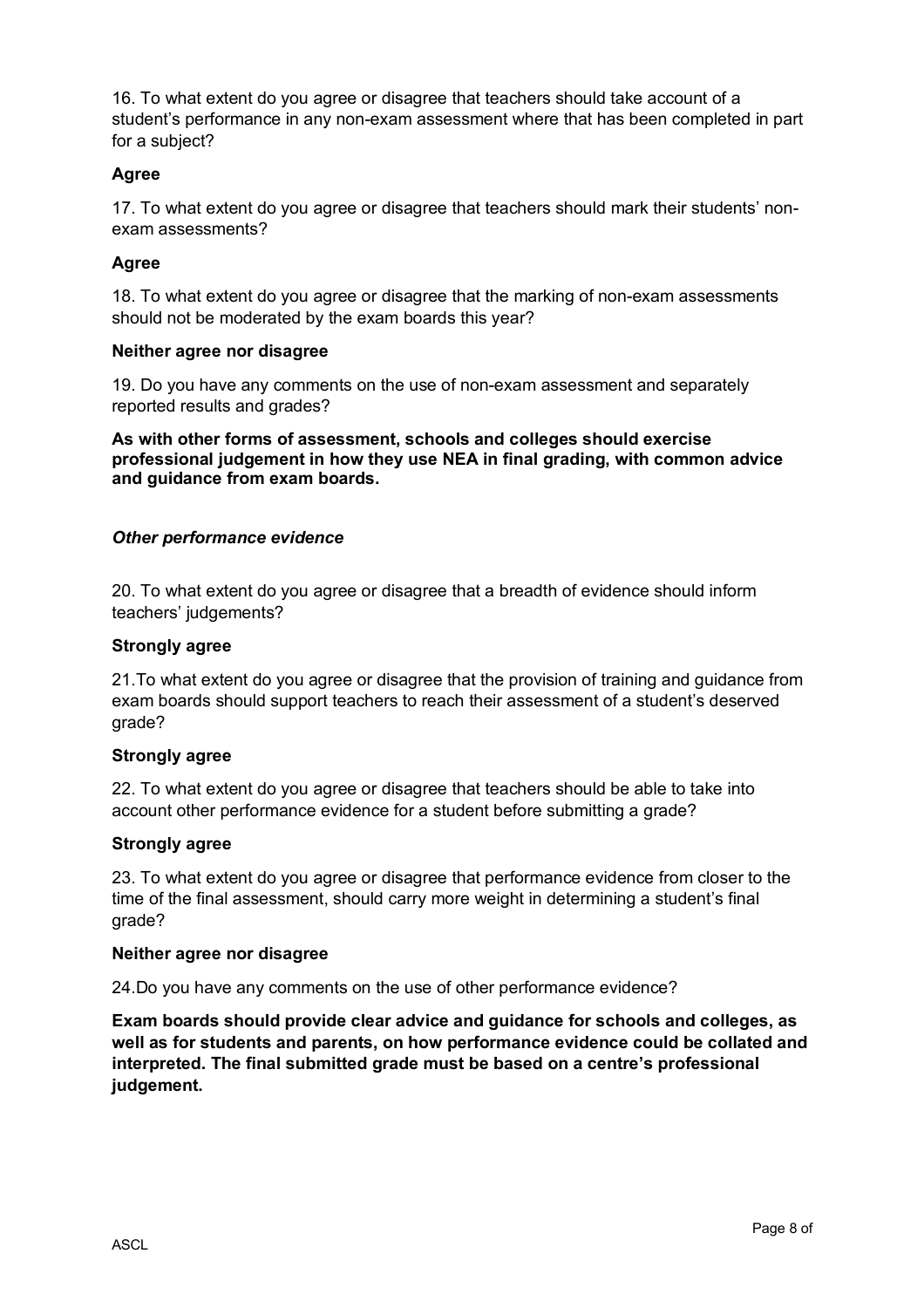# *The assessment period*

25. To what extent do you agree or disagree that all students should be assessed within a given time period for each subject – whether or not their school or college must or is using exam board papers?

#### **Disagree**

26. To what extent do you agree or disagree that exam boards should publish all of their papers shortly before the assessments in order to manage the risk of some students being advantaged through papers being leaked?

#### **Disagree**

27. Do you have any comments about the assessment period for the use of exam board papers or teacher devised assessments?

**As we do not think exam board papers should be mandatory, our view is that schools and colleges should be able to use ongoing assessment practices until the deadline for submitting grades.**

# *The conditions under which students should be assessed*

28. To what extent do you agree or disagree that the assessments should, if possible, be taken within the student's school or college?

#### **Neither agree nor disagree**

29. To what extent do you agree or disagree that if the pandemic makes it necessary a student should be able to take their assessments at an alternative venue, including at home?

#### **Strongly agree**

30. Do you have any comments on the conditions under which students should be assessed?

**As we believe the use of exam board papers should be optional and flexible, our view is that schools and colleges should have flexibility in the conditions under which any assessments are made. They should use professional judgement in making inferences about what assessment data shows, with advice from exam boards.**

#### *Supporting teachers*

31. To what extent do you agree or disagree that the exam boards should provide support and information to schools and colleges to help them meet the assessment requirements?

#### **Strongly agree**

#### *Internal quality assurance*

32. To what extent do you agree or disagree that the exam boards should set requirements for school and college internal quality assurance arrangements and should provide guidance on these requirements to support centres?

#### **Strongly agree**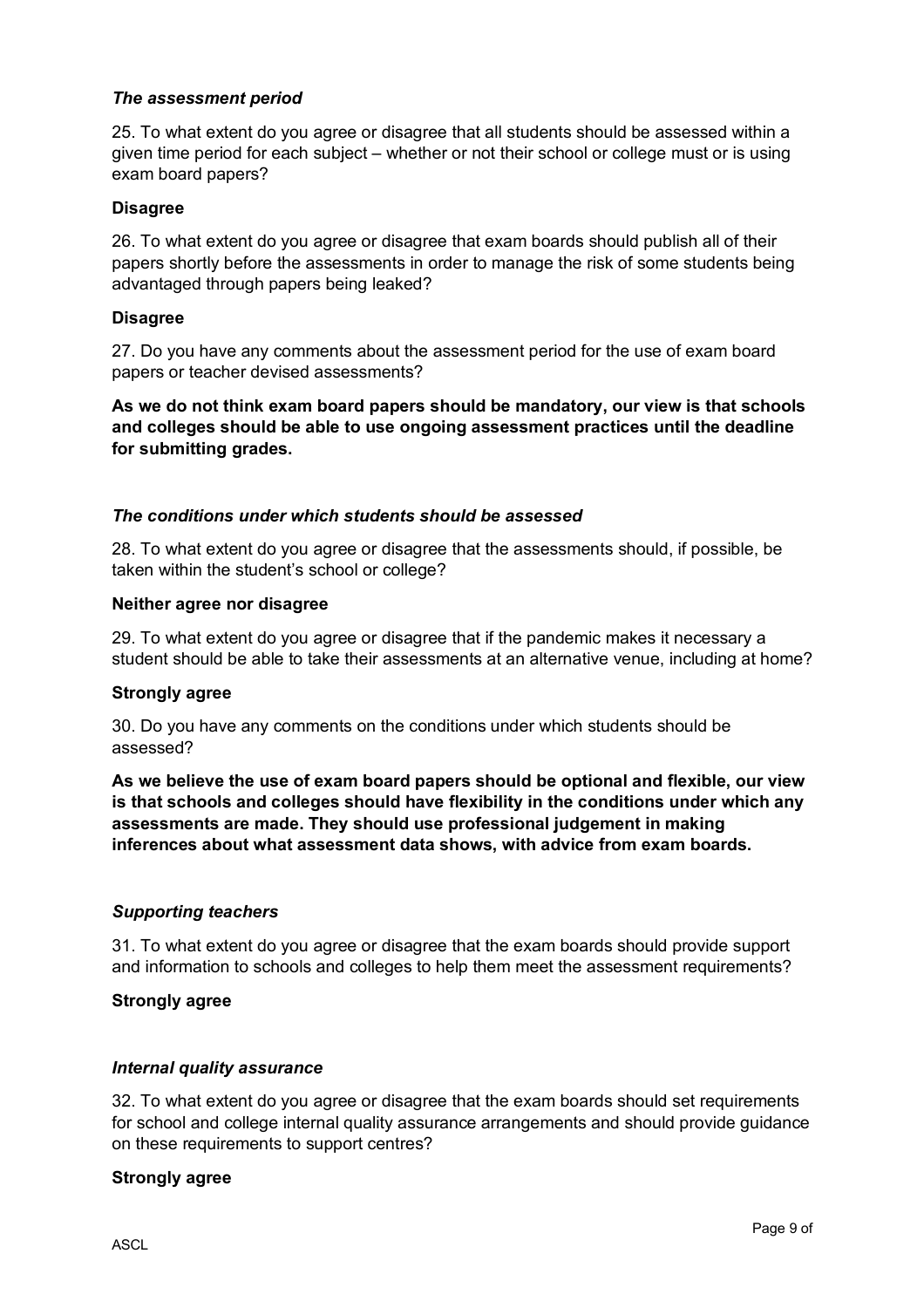33. To what extent do you agree or disagree that the head of a school or college should make a declaration to the exam board confirming its requirements had been followed and teachers had regard to the guidance and support materials provided?

# **Agree**

34. Do you have any comments about internal quality assurance?

**The exam boards should provide centres with information about how the school or college performed in each subject in 2017-19, together with prior attainment information for this year's cohorts. Centres should be encouraged to use this information as a reference point – but not a cap – as they determine their submitted grades. We suggest using 2017-19, rather than including 2020, because including results from 2020 risks further compounding the differences in how different schools and colleges approached the centre-assessed grade process last year.** 

**It's important to note that we are not suggesting that centres should not be able to submit grades which differ from their previous performance, if they have good reason to do so. We would suggest, however, that centres submitting grades which are significantly different from their profiles in previous years should be asked to provide more extensive evidence to justify that difference. See point 5 below for more on this.** 

**Centres anticipating submitting grades which are significantly different from their previous performance could be encouraged to discuss this with the exam board in advance, in order to pre-empt later discussions.** 

# *External quality assurance*

35. To what extent do you agree or disagree that the exam boards should quality assure how schools and colleges are determining grades?

# **Strongly agree**

36. To what extent do you agree or disagree that the exam boards should quality assure the overall approach for all schools and colleges?

#### **Strongly agree**

37. To what extent do you agree or disagree that the exam boards should sample, at subject level, the evidence on which the submitted grades were based?

#### **Strongly agree**

38. To what extent do you agree or disagree that the exam boards should target their more in-depth quality assurance activities?

#### **Agree**

39. To what extent do you agree or disagree that exam boards could only change a student's grade after a review of the evidence and discussion with the school or college?

#### **Strongly agree**

40. Do you have any comments about external quality assurance?

**The boards should quality assure submitted grades, satisfying themselves that the centre has followed the agreed process. This quality assurance process should include comparison of the submitted grades with the centre's historical performance**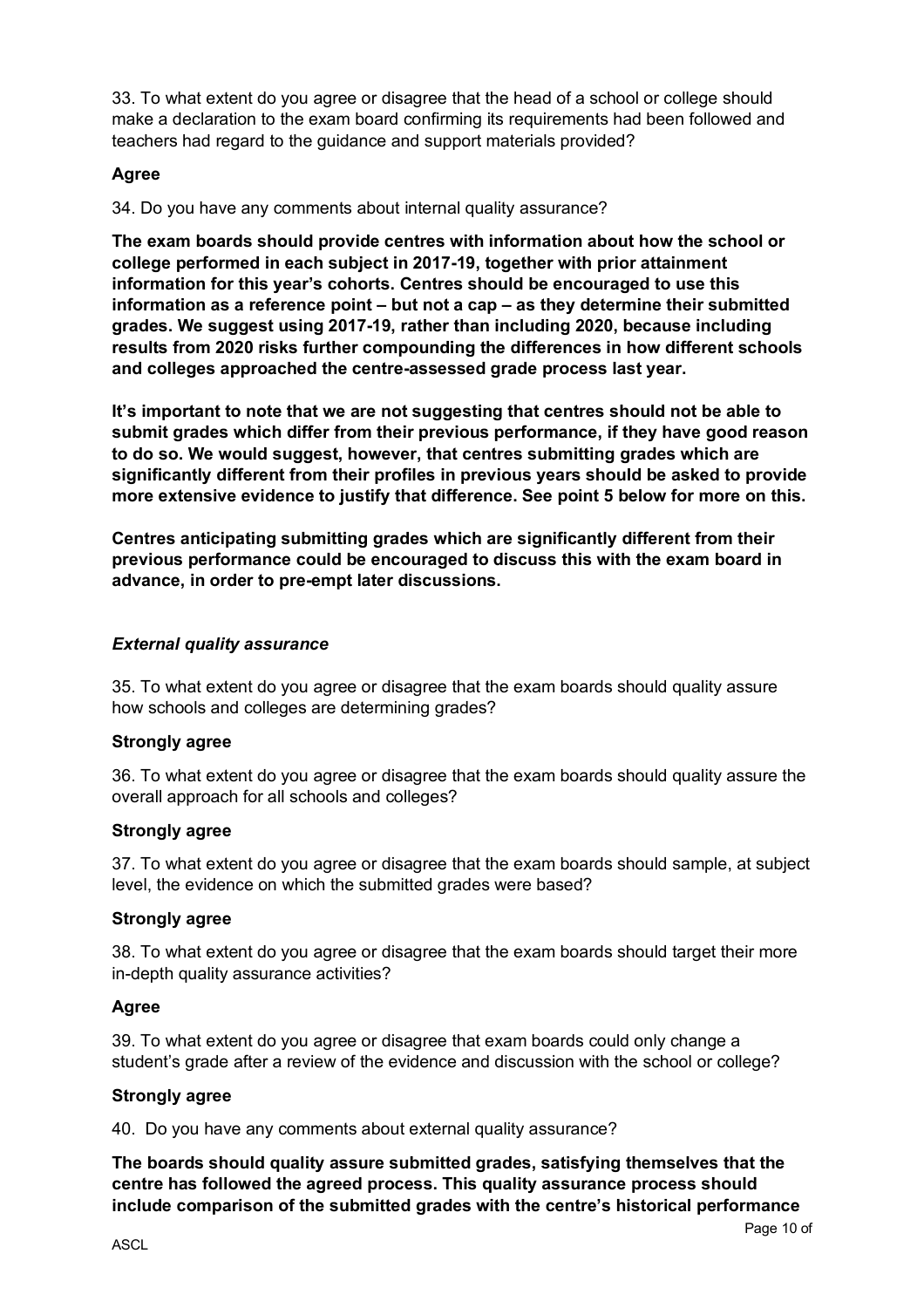**and prior attainment data. If the submitted grades are similar to the centre's prior performance and attainment, in the vast majority of cases the board should agree to award these to students as they stand.** 

**If a school or college's submitted grades are significantly different from the centre's previous performance, and the centre has not already discussed this with the board, the board should then initiate a discussion about this. They should ask for evidence (perhaps providing a business case template to structure this) for why the centre believes this year's cohort is significantly different. Differences could arise for a number of reasons, including a school or college being on a demonstrably upward trajectory, small centres with very different cohort patterns year-on-year, or schools and colleges where there has been significant demographic change (e.g. moving from single sex to co-ed). Evidence from the externally set sample papers / questions, if used, could be particularly helpful in supporting a centre's judgement.**

# *How students could appeal their grade*

41. To what extent do you agree or disagree that students should not be told the grade their teacher has submitted before results day?

#### **Strongly agree**

42. To what extent do you agree or disagree that students should be able to appeal their grade on the grounds that their teacher made an error when assessing the student's performance?

#### **Neither agree nor disagree**

43. To what extent do you agree or disagree that the school or college should consider the appeal?

#### **Strongly disagree**

44. To what extent do you agree or disagree that the appeal should normally be considered by a competent person within the student's school or college who was not involved with the original assessment?

#### **Neither agree nor disagree**

45. To what extent do you agree or disagree that a school or college should be able to appoint a competent person from outside of the school or college to consider the appeal?

#### **Neither agree nor disagree**

46. To what extent do you agree or disagree that a grade should only be changed if it is found not to represent a legitimate exercise of academic judgement?

#### **Agree**

47. To what extent do you agree or disagree that a student should be able to appeal to the exam board on the grounds that the school or college did not follow the exam board's requirements when it assessed the student's performance?

#### **Agree**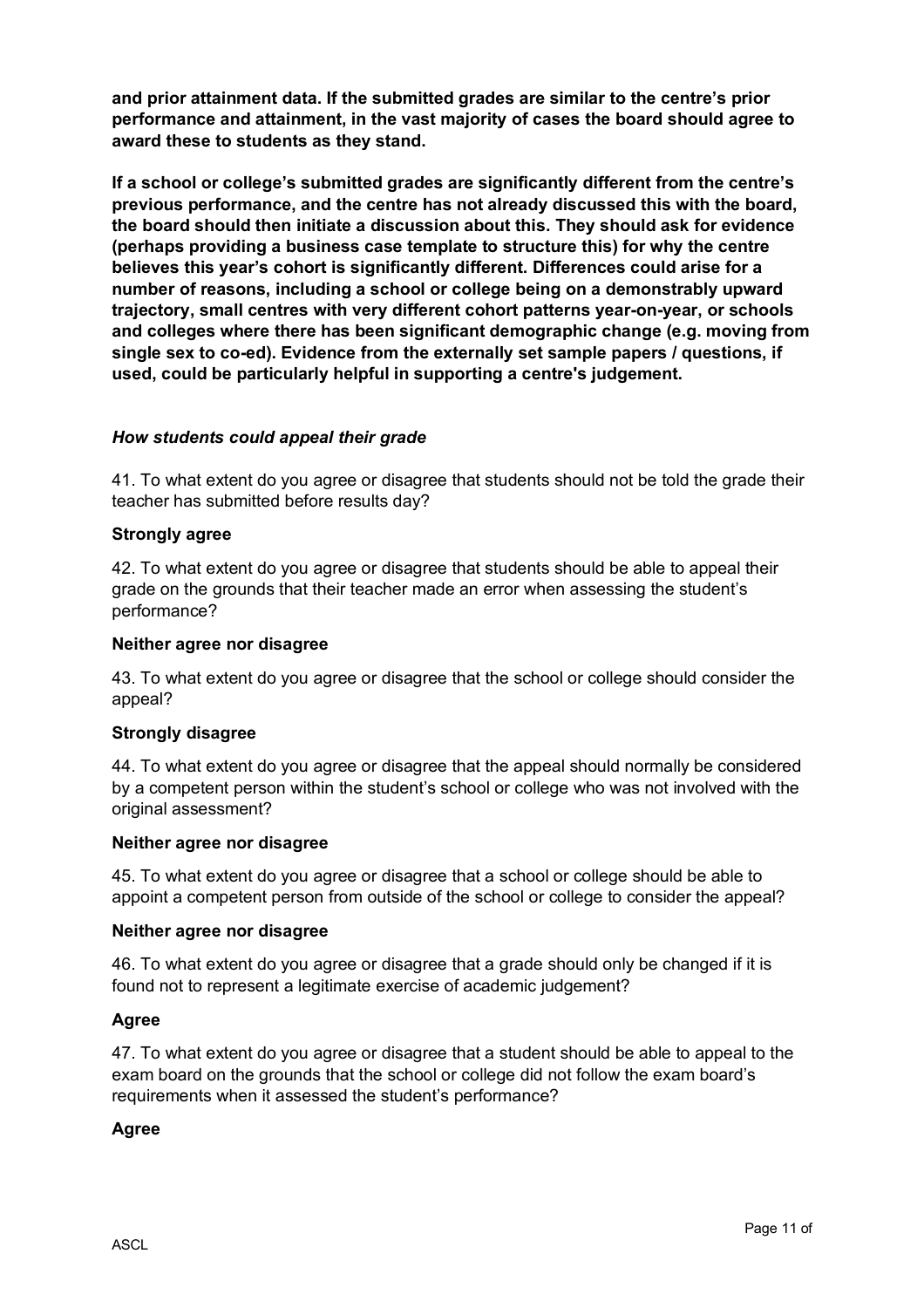48. To what extent do you agree or disagree that a student should be able to appeal to the exam board on the grounds that the school or college did not properly consider the student's appeal?

# **Neither agree nor disagree**

49. To what extent do you agree or disagree that we should seek to bring forward results day(s), in order for appeals to begin earlier?

## **Disagree**

50. To what extent do you agree or disagree that if results day(s) are brought forward, we should seek to decouple when a student is informed of their results, and universities are informed of their formal result for the purpose of admissions decisions?

## **Disagree**

51. To what extent do you agree or disagree that the exam boards should provide information for schools and colleges on how they should handle appeals?

## **Agree**

52. Do you have any comments on the proposed appeal arrangements?

**As exam boards are the responsible bodies for awarding grades, appeals should be handled by exam boards. It may be necessary to undertake an additional, short consultation on appeals following the wider response to this consultation, to determine exactly how this process should work.** 

## *Private candidates*

53. To what extent do you agree or disagree that private candidates should be able to complete the papers set by exam boards, with them marked by the exam boards?

#### **Agree**

54. To what extent do you agree or disagree that private candidates should be able to work with a school or college to produce the same type of evidence as the school or college's other students?

#### **Disagree**

55. To what extent do you agree or disagree that exam boards should run normal exams for private candidates in summer 2021?

#### **Strongly disagree**

56. To what extent do you agree or disagree that exam boards should run normal exams for private candidates in autumn 2021

#### **Neither agree nor disagree**

57.: Do you have any comments on the options for how grades should be made available to private candidates?

**It is unlikely, in the majority of cases, that schools and colleges will feel confident that they can reliably determine grades for private candidates. It is important, therefore, that the exam boards are able to devise a process by which they can assess private candidates themselves, probably by using the sample papers / banks of questions they also make available to schools and colleges.**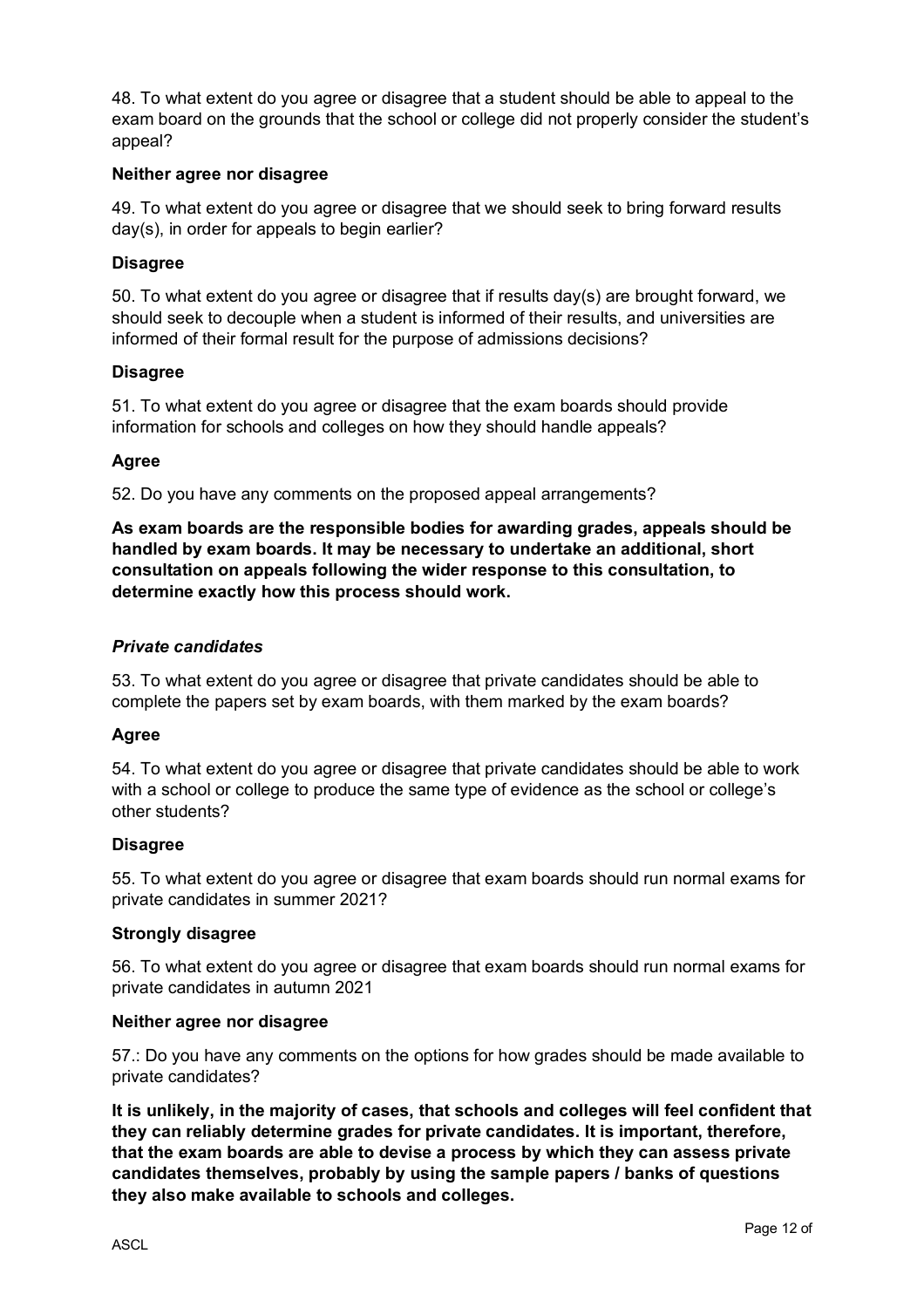58. If the preferred option for private candidates is an exam series, should any other students be permitted to enter to also sit an exam?

# **No exam series should be made available to any candidates this summer.**

# *Whether Ofqual should prohibit the taking of GCSE, AS and A level exams in England, the UK and elsewhere in the world*

59. Should the exam boards be prohibited from offering GCSE, AS and A level exams in any country in 2021?

**Yes**

60. If you answered no, which students should be allowed to enter for them?

**N/A**

# *Equality impact assessment*

61. Do you believe the proposed arrangements (any or all) would have a positive impact on particular groups of students because of their protected characteristics?

**Yes**

62. If you have answered 'yes' please explain your reason for each proposed arrangement you have in mind.

# **Holistic assessment of students will allow for a broader range of evidence than is currently used in examinations.**

63. Do you believe the proposed arrangements (any or all) would have a negative impact on particular groups of students because of their protected characteristics?

# **Yes, there is potential for conscious and unconscious bias in the process of awarding grades.**

64.If you have answered 'yes' please explain your reason and suggest how the negative impact could be removed or reduced for each proposed arrangement you have in mind.

# **Exam boards should provide training and support on unconscious bias to help inform school and college's assessment and internal quality assurance.**

# *Regulatory Impact Assessment*

65.Are there additional burdens associated with the delivery of the proposed arrangements on which we are consulting that we have not identified above? If yes, what are they?

**N/A**

66. What additional costs do you expect you would incur through implementing the proposed arrangements on which we are consulting?

**Schools and colleges may incur additional costs due to the potential need for teachers to mark external assessments this summer term, and in responding to appeals.**